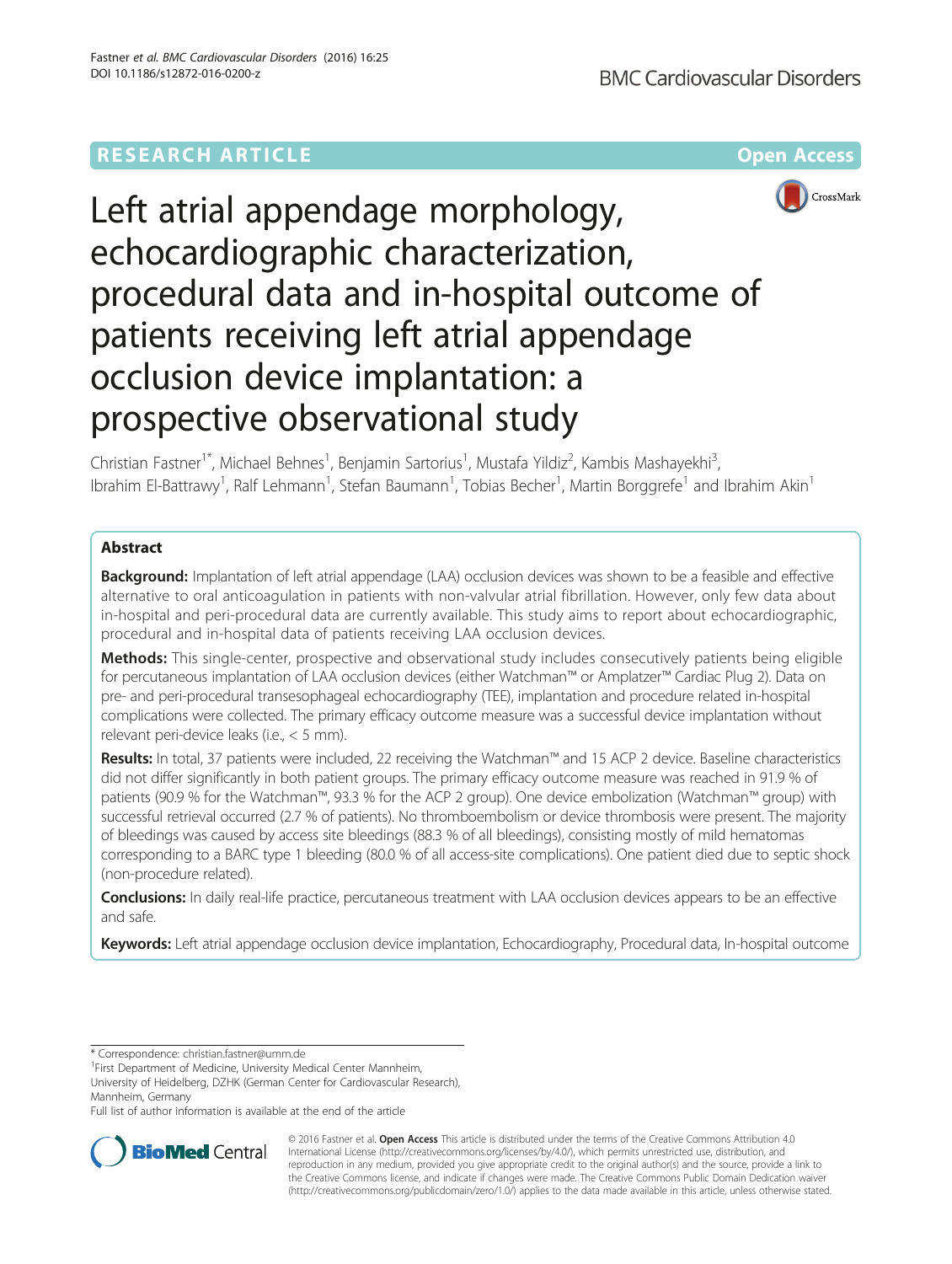#### Background

Atrial fibrillation (AF) represents the most common cardiac arrhythmia with a current age-dependent prevalence of 1–2 % in the Western population, while being assumed to rise significantly within the next couple of years [[1\]](#page-7-0). Cerebral ischemic stroke represents the most important fatal complication of AF deteriorating the prognosis of each individual patient. In the presence of AF, the risk of stroke increases about 5-times [\[2](#page-7-0)], being accompanied by a stroke-related mortality rate of about 20 % [[3, 4](#page-7-0)] and a high percentage of patients remaining disabled. The so called  $CHA<sub>2</sub>DS<sub>2</sub>-VASc$  score assesses the patient's individual annual stroke risk and allows a specific risk-adapted anticoagulant treatment [\[5](#page-7-0)].

Oral anticoagulation (OAC) with vitamin K antagonists or with new direct oral anticoagulants (DOACs) prevents effectively thromboembolic events in patients with at least one risk factor [[6\]](#page-7-0). In contrast, major bleedings-particularly cerebral bleedings-still represent a most crucial complication of OAC, despite the fact that DOACs were shown to reduce the occurrence of intracranial hemorrhage [[7\]](#page-7-0). The individual bleeding risk as assessed by the HAS-BLED score [\[5](#page-7-0)], contraindications against OAC and the patient's preference to deny OAC, need to be considered before initiating OAC. In daily clinical practice, half of patients with an increased risk for thromboembolic complications and without any contraindication against OAC does not receive this treatment [[8\]](#page-7-0).

The percutaneous implantation of left atrial appendage  $(LAA)$  occlusion devices such as the Watchman<sup>™</sup> device (Boston Scientific, Natick, MA) and the Amplatzer™ Cardiac Plug (ACP) replaced by the Amplatzer™ Amulet™ (also known as ACP 2, both St. Jude Medical, St. Paul, MN) was evaluated as an effective alternative to OAC in patients with non-valvular AF and concomitant high bleeding risk or in patients being unwilling to take lifelong OAC. The non-inferiority to warfarin therapy in patients being eligible for OAC was proven in the PROTECT-AF trial for the Watchman™ device [[9\]](#page-7-0). Here, warfarin was prescribed for at least 45 days after successful device implantation. In subsequent studies dual antiplatelet therapy (DAPT) for at least 6 months after implantation was shown to be safe in patients with contraindications for OAC [[10\]](#page-7-0). With regard to the ACP device, a non-inferiority study has not yet been investigated. However, DAPT was shown to be safe and effective for this device [[11](#page-7-0)]. First clinical experience with the ACP 2 did not show significant differences compared to the original ACP with regard to peri- and post-procedural complications [\[12\]](#page-8-0).

Although the implantation of LAA occlusion devices is well established, there is still a great lack of in-hospital and peri-procedural data addressing the safety and efficacy of these devices [\[12](#page-8-0)–[19](#page-8-0)]. Specifically, peri-procedural data have been shown to vary tremendously between individual centers. Today, an increase of and peri-procedural safety has developed compared to early implantation periods [[13](#page-8-0), [14](#page-8-0), [20](#page-8-0)]. Therefore, this study aims to comparatively evaluate in-hospital single-center registry data of patients scheduled for LAA occlusion device implantation (i.e., Watchman™ versus ACP 2).

#### **Methods**

#### Enrollment

The present study is a single-center, prospective, observational, descriptional and non-randomized registry including consecutively 37 patients with all three types of non-valvular AF, a CHA<sub>2</sub>DS<sub>2</sub>-VASc score  $\geq$  2 and, therefore, indication for OAC. Patient enrollment started in June 2014. Further inclusion criteria were age ≥ 18 years, any relative or absolute contraindication for standard OAC - i.e., major bleeding with tendency to recidivity, HAS-BLED score  $\geq$  3 and neurological symptoms during treatment with OAC or intolerance to OAC. Written informed consent was obtained from all study patients. Patients were excluded if at least one of the following criteria were evident: single episode of AF or treatable reason for AF, catheter ablation of AF within 30 days prior to or after potential LAA occluder implantation, electrical cardioversion within 30 days after potential occluder implantation, congestive heart failure corresponding to functional class NYHA IV, myocardial infarction within the last 3 months, atrial septum defect or interventional/surgical occlusion of ASD, mechanical heart valve, status after heart transplant, symptomatic carotid artery stenosis, transient ischemic attack (TIA) or stroke within last 30 days, intracerebral bleeding within the last 3 months, acute infection, existing or planned pregnancy, existing thrombus. The study was carried out according to the principles of the declaration of Helsinki and was approved by the medical ethics committee II of the Faculty of Medicine Mannheim, University of Heidelberg, Germany.

#### Procedure

An electrocardiogram (ECG), standard blood analyses and transesophageal echocardiography (TEE) were performed for pre-procedural planning. LAA occlusion device implantation was performed by experienced interventional cardiologists (≥50 LAA closure device implantations each prior to the study). Patients were treated with conscious sedation using intravenous 2,6-di(propan-2-yl)phenol and midazolam. One arterial access sheath (5 French, F) for arterial blood pressure monitoring and one venous access sheath for interventional device implantation were used. Transseptal puncture was performed with a SL1 sheath and BRK1 Brockenbrough needle (St. Jude Medical, St. Paul, MN). Prior transseptal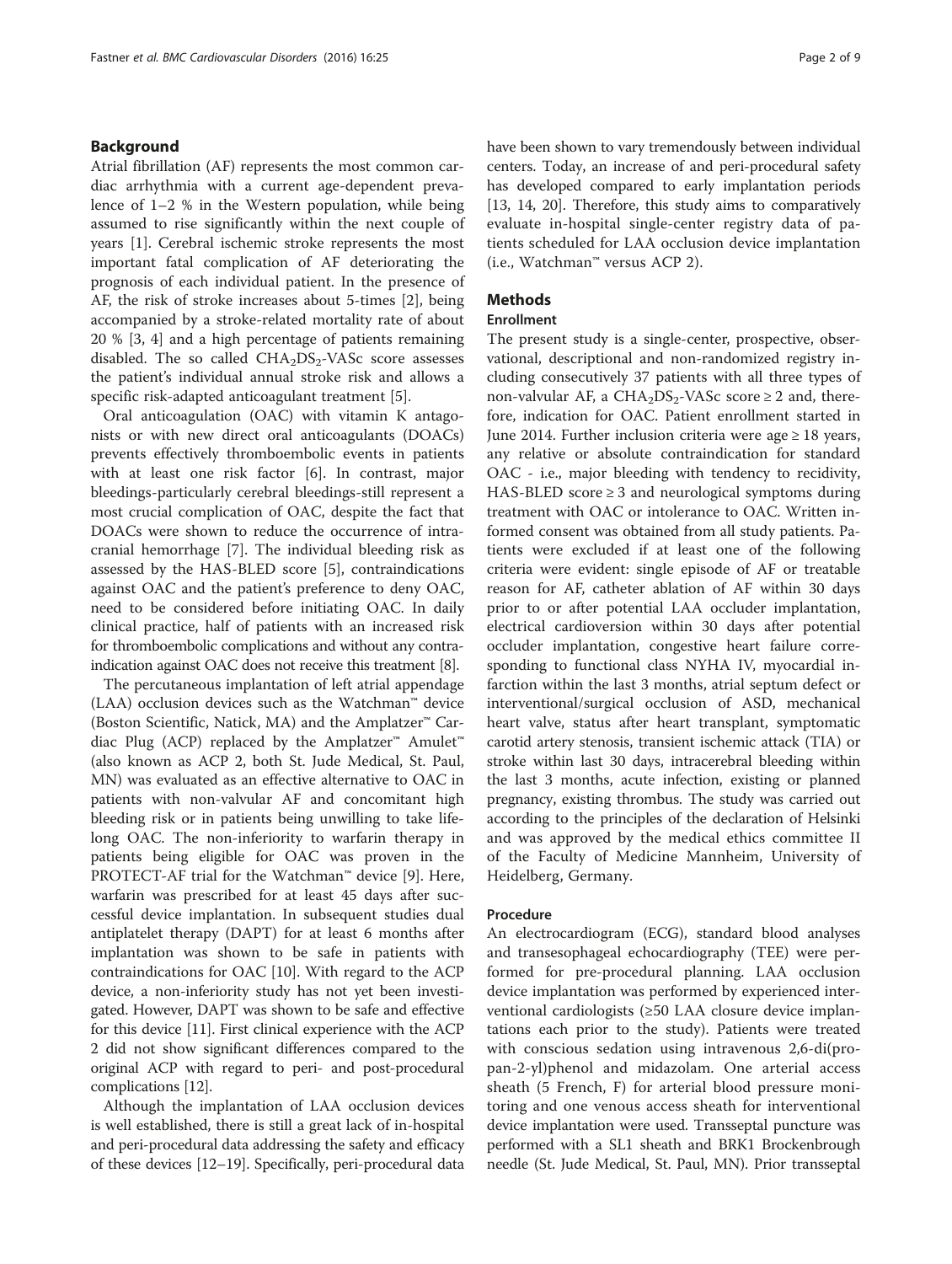puncture heparin was administered to achieve an active clotting time of at least 250 s. A stiff guide wire (Cook Medical, Bloomington, IN) was placed in the left upper pulmonary vein (LUPV) and the transseptal sheath was removed and replaced by the Watchman™ (14 F), respectively ACP 2 (12 or 14 F) delivery sheath. Device allocation algorithm was performed according to latest consensus recommendations [[21\]](#page-8-0). All patients underwent pre-procedural 2D/3D TEE to assess initially the anatomy, size and absence of thrombus or sludge on all recommended TEE views. Accordingly, peri-procedural imaging was based on fluoroscopy and 2D/3D TEE imaging in order to re-assess prior findings of the LAA and to decide which device size was appropriate in the individual patient. Fluoroscopy was performed using a 5 F pigtail catheter to visualize the LAA in at least 2 standard angulations (RAO 30°/10° cranial, RAO 30°/ 10° caudal). Regarding TEE, the following parameters of the LAA were assessed for appropriate sizing, as recommended for both devices [\[21](#page-8-0)]: LAA ostium, landing zone, angle of the LAA, depth of the LAA, differentiation of main lobes versus smaller side lobes. The device size was chosen at least 20 % larger than the measured diameters at the landing zone [[22\]](#page-8-0). Postimplantation the compression of the devices was measured by 2D TEE and a device compression of at least 10 % was defined as valuable, next to lacking of relevant peri-device leaks (>5 mm), and no compression or attachment of neighboring structures, such as the circumflex coronary artery, mitral annulus or pulmonary veins. A tug test was performed repetitively before final liberation of the device as recommended. Access site was closed with an Angio-Seal™ Evolution™ (St. Jude Medical, St. Paul, MN) for the arterial access and with two ProGlide™ (Abbott Vascular, Santa Clara, CA) for the venous access and followed by a pressure band for 6 hours.

#### Post-procedural measures

In accordance with our institutional protocol, acetylsalicylic acid (ASA) 100 mg/d was administered lifelong, clopidogrel for at least 6 months commencing the day of implantation with a loading dose of 250 mg, respectively 600 mg, if not taken before. The day after the procedure, a transthoracic echocardiogram (TTE) and a chest X-ray were performed to rule out device dislodgement and pericardial effusion, an ECG was performed to rule out a new bundle branch block (BBB) or atrioventricular (AV) block and repetitive thorough clinical examinations were carried out to rule out other clinical disorders.

#### Outcome measures

The primary efficacy outcome measure of our in-hospital register was defined as technical success with a successful device implantation without relevant peri-device leaks (i.e., < 5 mm). Primary safety outcome measure was defined as the occurrence of bleeding events classified according to the BARC definition [[23](#page-8-0)], pericardial effusion, device embolization, peri-procedural stroke and periprocedural death. Events resulting in death, aggravated morbidity or prolonged hospitalization being associated with the procedure were defined as complications. Any events not being associated with the procedure were termed adverse events.

#### **Statistics**

Statistical analyses were performed with SPSS Statistics (IBM, Armonk, NY). Descriptive statistics are given as medians  $(25<sup>th</sup>$  and  $75<sup>th</sup>$  percentiles) or as total numbers with group-related percentages. Normal distribution of data was tested with the Kolmogorov-Smirnov test. In case of normal distribution, the t-test was applied to compare scaled data. Scaled variables not normally distributed were compared using the Mann-Whitney U test. Categorical variables were compared using the chisquared test. Level of significance was set at  $p < 0.05$ (two-tailed).

#### Results

#### Baseline characteristics

Baseline demographic and clinical characteristics of the study population including indications for implantation of LAA occlusion devices and risk-stratification according to  $CHA<sub>2</sub>DS<sub>2</sub> - VASC and HAS-BLED scores are shown in$ Table [1](#page-3-0). Of 37 patients, 22 patients received the Watchman™ and 15 patients received the ACP 2 device. The most common indication was a prior history of bleedings (78.4 %) under treatment with OAC. 51.4 % of all patients were not treated with OAC, whereas patients with OAC were mostly treated with DOAC (66.7 %). Table [2](#page-4-0) shows two-dimensional (2D) and functional echocardiographic measurements. As assessed by angiography, the majority of patients revealed a chicken-wing shaped LAA (67.6 %).

#### Procedural data

Procedural data related to the implantation of LAA occlusion devices are summarized in Table [3](#page-5-0). The primary efficacy outcome measure in the Watchman™ group was 90.9 %, whereas it was 93.3 % in the ACP 2 group ( $p =$ 0.791). Only the Watchman™ device device could not be implanted in two patients (9.1 %) either due to an anatomical mismatch or due to an incomplete occlusion of the LAA landing zone. In contrast, the ACP 2 device was implanted in all patients with one patient with incomplete ostial occlusion (6.7 %). More than one transseptal puncture was needed only in only one patient (2.7 %) due to a transseptal retrieval of an intra-atrial embolized Watchman™ occluder during the procedure.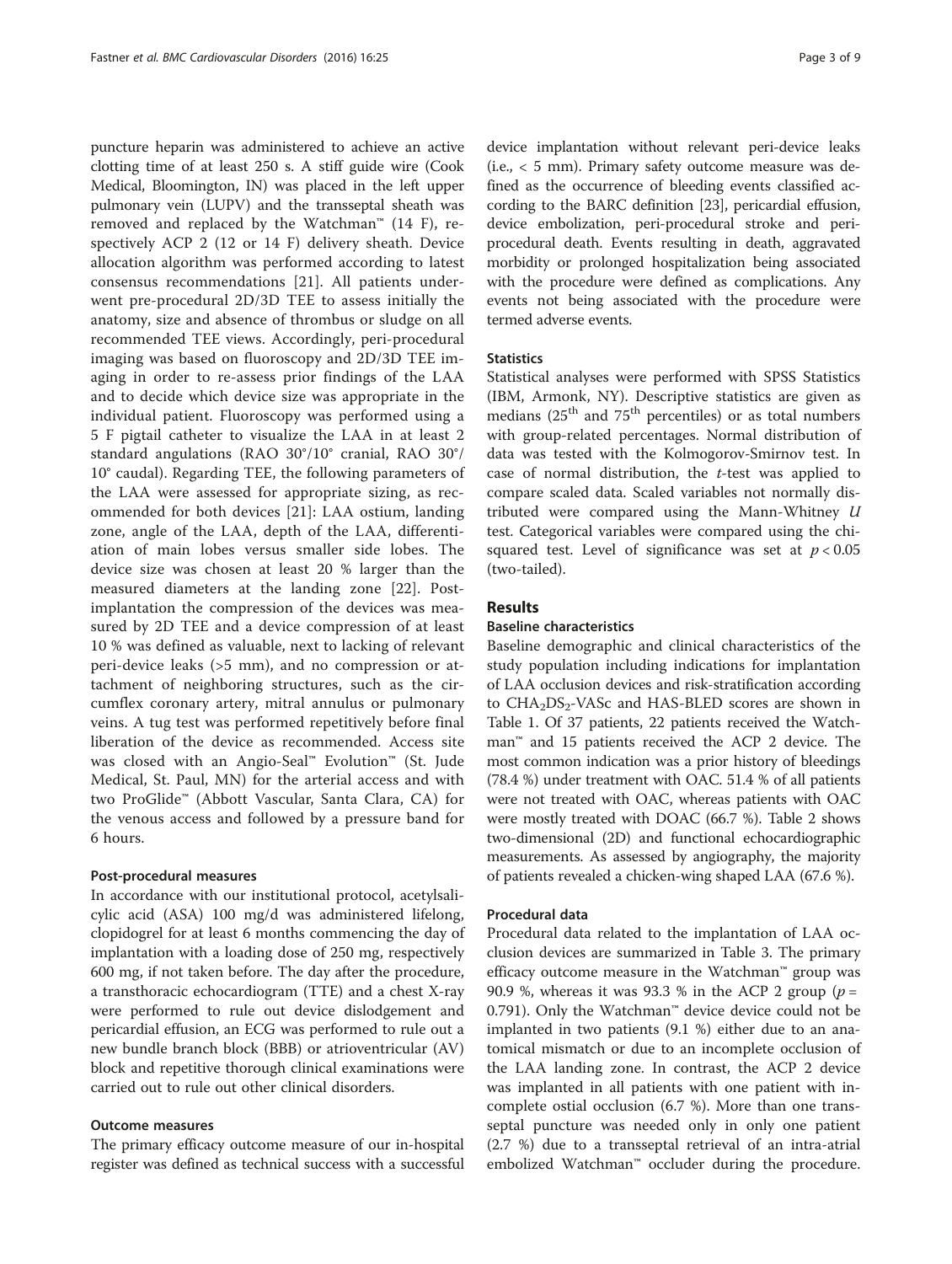<span id="page-3-0"></span>Table 1 Baseline characteristics of the study collective

|                                                    | Watchman         | ACP <sub>2</sub>   | All             | $p$ Value |
|----------------------------------------------------|------------------|--------------------|-----------------|-----------|
| Patients, n (%)                                    | 22 (59.5)        | 15 (40.5)          | 37 (100)        |           |
| Male, n (%)                                        | 16 (72.7)        | 9(60)              | 25 (67.6)       | 0.417     |
| Age, y (IQR)                                       | 77 (70.75-81)    | $80(76 - 83)$      | 79 (71.5-81.5)  | 0.213     |
| Height, cm (IQR)                                   | 170 (167.75-177) | 170 (165-172)      | 170 (167-175)   | 0.090     |
| Weight, kg (IQR)                                   | 80.5 (67.5-90)   | 83.5 (69.75-93.25) | 81.5 (69.25-90) | 0.531     |
| Reason for not taking OAC, n (%)                   |                  |                    |                 |           |
| - GI bleeding                                      | 8 (36.4)         | 8 (53.8)           | 16 (43.2)       | 0.306     |
| $-$ ICB                                            | 4(18.2)          | 2(13.3)            | 6(16.2)         | 0.694     |
| - Muscle bleeding                                  | 2(9.1)           | 0(0)               | 2(5.4)          | 0.230     |
| - Other bleeding localization                      | 2(9.1)           | 3(20)              | 5(13.5)         | 0.341     |
| - Refusal                                          | 3(13.6)          | 0(0)               | 3(8.1)          | 0.136     |
| - Other causes                                     | 3(13.6)          | 2(13.3)            | 5(13.5)         | 1.000     |
| AF type, n (%)                                     |                  |                    |                 |           |
| - Paroxysmal                                       | 12 (54.5)        | 7(46.7)            | 19 (51.4)       | 0.638     |
| - Persistent                                       | 2(9.1)           | 3(20)              | 5(13.5)         | 0.341     |
| - Permanent                                        | 8 (36.4)         | 5(33.3)            | 13 (35.1)       | 0.850     |
| Heart rhythm at hospitalization, n (%)             |                  |                    |                 |           |
| $-$ SR                                             | 6(27.3)          | 6(40)              | 12 (32.4)       | 0.225     |
| $- AF$                                             | 12 (54.5)        | 9(60)              | 21 (56.8)       | 0.742     |
| $- PM$                                             | 2(9.1)           | 0(0)               | 2(5.4)          | 0.230     |
| - unsp.                                            | 2(9.1)           | 0(0)               | 2(5.4)          | 0.230     |
| Prior PVI, n (%)                                   | 2(9.1)           | 1(6.7)             | 3(8.1)          | 0.791     |
| Hypertension, n (%)                                | 21 (95.5)        | 15 (100)           | 36 (97.3)       | 0.403     |
| Diabetes mellitus, n (%)                           | 6(27.3)          | 6(40)              | 12 (32.4)       | 0.417     |
| TIA, n (%)                                         | 4(18.2)          | 0(0)               | 4(10.8)         | 0.080     |
| Stroke, n (%)                                      | 1(4.5)           | 2(13.3)            | 3(8.11)         | 0.336     |
| Coronary artery disease, n (%)                     | 13 (59.1)        | 8(53.3)            | 21 (56.8)       | 0.729     |
| Peripheral vascular disease, n (%)                 | 3(13.6)          | 1(6.7)             | 4(10.8)         | 0.503     |
| Renal failure, n (%)                               | 8(36.4)          | 5(33.3)            | 13 (35.1)       | 0.850     |
| $-$ GFR (IQR)                                      | 70 (43.5-70)     | 70 (41-70)         | 70 (42-70)      | 0.636     |
| Liver failure, n (%)                               | 3(13.6)          | 1(6.7)             | 4(10.8)         | 0.503     |
| Prior bleeding, n (%)                              | 16 (72.7)        | 13 (86.7)          | 29 (78.4)       | 0.312     |
| Labile INR, n (%)                                  | 2(9.1)           | 1(6.7)             | 3(8.1)          | 0.791     |
| CHA <sub>2</sub> DS <sub>2</sub> -VASc score (IQR) | $4(3-5)$         | $5(3-5)$           | $5(3-5)$        | 0.292     |
| HAS-BLED score (IQR)                               | $4(3-5)$         | $4(3-4)$           | $4(3-5)$        | 0.538     |
| Baseline OAC, n (%)                                |                  |                    |                 |           |
| - None                                             | 10(45.5)         | 9(60)              | 19 (51.4)       | 0.385     |
| - Warfarin                                         | 3(13.6)          | 3(20)              | 6(16.2)         | 0.606     |
| - Rivaroxaban                                      | 6(27.3)          | 2(13.3)            | 8(21.6)         | 0.312     |
| - Dabigatran                                       | 1(4.5)           | 1(6.7)             | 2(5.4)          | 0.779     |
| - Apixaban                                         | 2(9.1)           | 0(0)               | 2(5.4)          | 0.230     |
| Cardiac device, n (%)                              |                  |                    |                 |           |
| $- PM$                                             | 4(18.2)          | 3(20)              | 7 (18.9)        | 0.890     |
| $-$ ICD                                            | 1(4.5)           | 2(13.3)            | 3(8.1)          | 0.336     |

Values are given as medians (25<sup>th</sup> and 75<sup>th</sup> percentiles) or total numbers (percentage). AF atrial fibrillation, GFR glomerular filtration rate, GI gastrointestinal, ICE intracerebral bleeding, ICD implantable cardioverter defibrillator, INR international normalized ratio, OAC oral anticoagulation, PM pacemaker, PVI pulmonary vein isolation, SR sinus rhythm, TIA transient ischemic attack, unsp. unspecified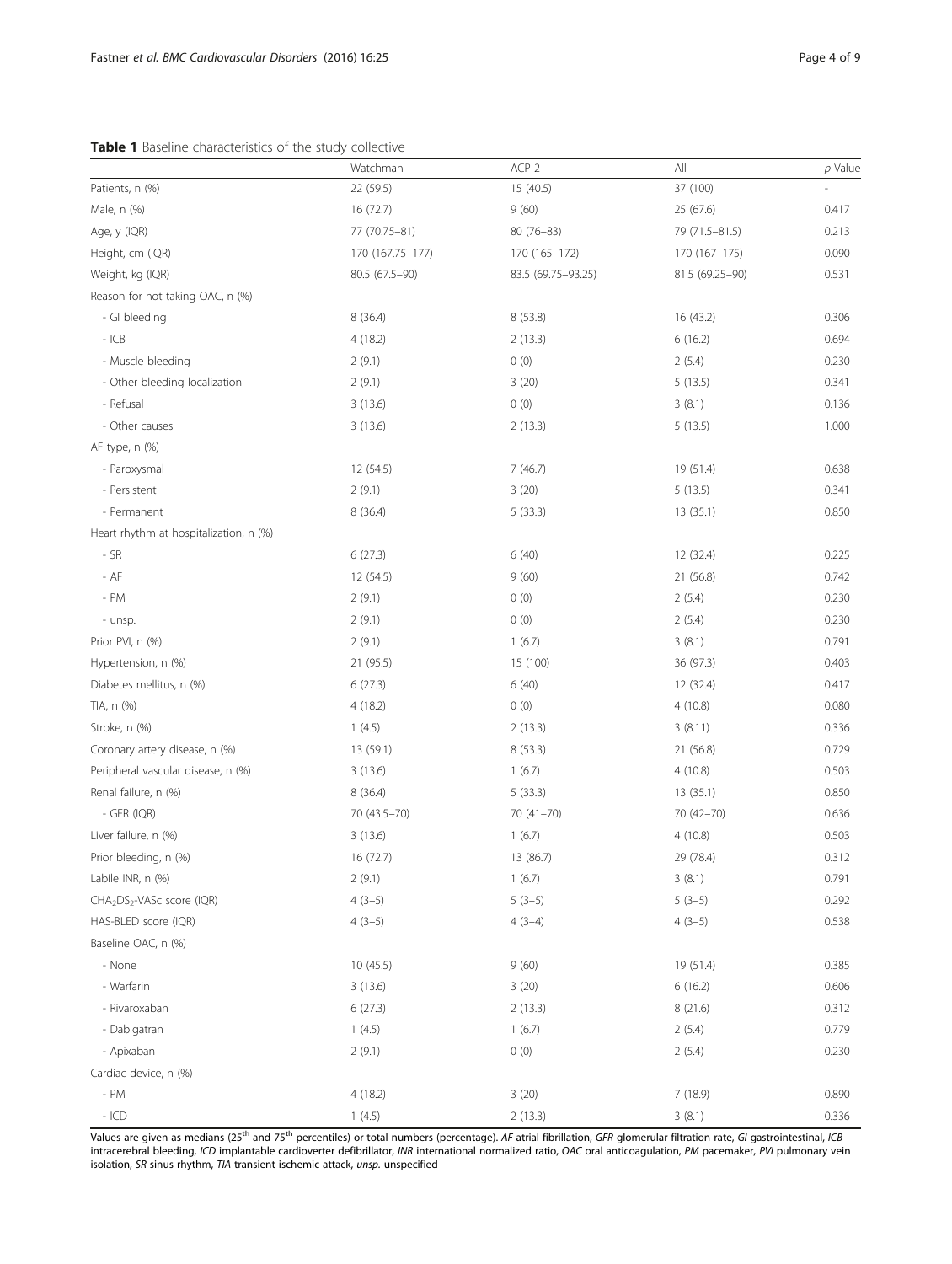#### <span id="page-4-0"></span>Table 2 Baseline echocardiographic data

|                                | Watchman                 | ACP <sub>2</sub>  | All                | $p$ Value |
|--------------------------------|--------------------------|-------------------|--------------------|-----------|
| LV function, n (%)             |                          |                   |                    |           |
| - Normal                       | 14 $(63.6)$ <sup>a</sup> | 14 $(93.3)^a$     | 28 (75.5)          | 0.039     |
| - Mild impairment              | $6(27.3)^a$              | $(0)(0)^a$        | 6(16.2)            | 0.027     |
| - Moderate impairment          | 1(4.5)                   | 0(0)              | 1(2.7)             | 0.403     |
| - Severe impairment            | 1(4.5)                   | 1(6.7)            | 2(5.4)             | 0.779     |
| LVEDD, mm (IQR)                | 49 (44-54.25)            | 45.5 (40-49.5)    | 46.5 (42.25-53.75) | 0.096     |
| Aortic valve, n (%)            |                          |                   |                    |           |
| - Stenosis                     | 2(9.1)                   | 2(13.3)           | 4(10.8)            | 0.638     |
| - Regurgitation                | 10(45.5)                 | 3(20)             | 13(35.1)           | 0.111     |
| Pulmonary valve, n (%)         |                          |                   |                    |           |
| - Stenosis                     | 0(0)                     | 0(0)              | 0(0)               |           |
| - Regurgitation                | 0(0)                     | 1(6.7)            | 1(2.7)             | 0.220     |
| Mitral valve, n (%)            |                          |                   |                    |           |
| - Stenosis                     | 2(9.1)                   | 1(6.7)            | 3(8.1)             | 0.791     |
| - Regurgitation                | 14(63.6)                 | 11(73.3)          | 25 (67.6)          | 0.536     |
| Tricuspid valve, n (%)         |                          |                   |                    |           |
| - Stenosis                     | 0(0)                     | 0(0)              | 0(0)               |           |
| - Regurgitation                | 12 (54.5)                | 10(66.7)          | 22 (59.5)          | 0.461     |
| Aortic bulb diameter, mm (IQR) | 31 (29-35.25)            | 31 (27.75-35.25)  | $31(29 - 35)$      | 0.737     |
| LAA (IQR)                      |                          |                   |                    |           |
| - Diameter, mm                 | 48.5 (44.25-55)          | 40 (40-47.5)      | 46 (42.5-53)       | 0.193     |
| - Plane, $cm2$                 | 23 (18.5-28.25)          | 23 (14.5-28.75)   | $23(17-28.5)$      | 0.802     |
| - Volume, ml                   | 83.5 (66-101,75)         | 58.5 (46.75-99.5) | 74.5 (57.5-101.75) | 0.329     |
| - Depth, mm                    | 34 (27-38.75)            | 35 (27.5-40.75)   | $35(28-40)$        | 0.262     |
| LAA ostial diameter, mm (IQR)  |                          |                   |                    |           |
| $-0^{\circ}$                   | $18(16-23)$              | $20(13.5-22)$     | $18(16-22)$        | 0.797     |
| $-45^\circ$                    | 18 (16.25 - 21.75)       | $19(14-21)$       | $18(16-21)$        | 0.727     |
| $-90^\circ$                    | 18 (16.75-20.25)         | 20 (14.75-21)     | $18.5(16-21)$      | 0.754     |
| $-135^{\circ}$                 | 20 (16.5-22.5)           | 21 (17.25-22)     | 20 (17.25-22)      | 0.569     |
| Landing zone, mm (IQR)         | $17(13.5 - 21.5)$        | $16(13.5 - 19.5)$ | 16 (13.75 - 20.5)  | 0.556     |

Values are given as medians (25<sup>th</sup> and 75<sup>th</sup> percentiles) or total numbers (percentage). LAA left atrial appendage, LV left ventricular, LVEDD left ventricular end-diastolic dimension. <sup>a</sup>Indicating significant difference

Pericardial effusion and subsequent intermittent circulatory failure with rapid hemodynamic stabilization without the need for cardiopulmonary resuscitation occurred in one patient of the Watchman™ group (2.7 %). All these results showed no statistically significant difference between the Watchman™ and the ACP 2 group.

#### In-hospital outcome and peri-procedural safety events

Table [4](#page-6-0) shows all relevant data related to in-hospital outcome and peri-procedural safety events. None of the patients died due to the implantation of LAA occlusion devices. However, one patient with a preexisting highly reduced left ventricular function (ejection fraction 28 %) died from an acute heart failure linked to a severe urosepis 20 days after the implantation (i.e., adverse event). In another patient with non-ST elevation myocardial infarction (NSTEMI) and percutaneous coronary intervention (PCI) with stent implantation known clopidogrel non-response, DAPT with ASA and ticagrelor instead of clopidogrel was continued as an individual treatment attempt.

Severe conduction blocks, such as BBB or AV blocks, did not occur. Access site complications, such as groin bruise and bleedings at the access sites represented 75.0 % of all complications. Most of them were mild, corresponding to a BARC type 1 bleeding (76.5 % of all bleeding complications) and only 1 case (2.7 % of all patients) needed transfusion without the need for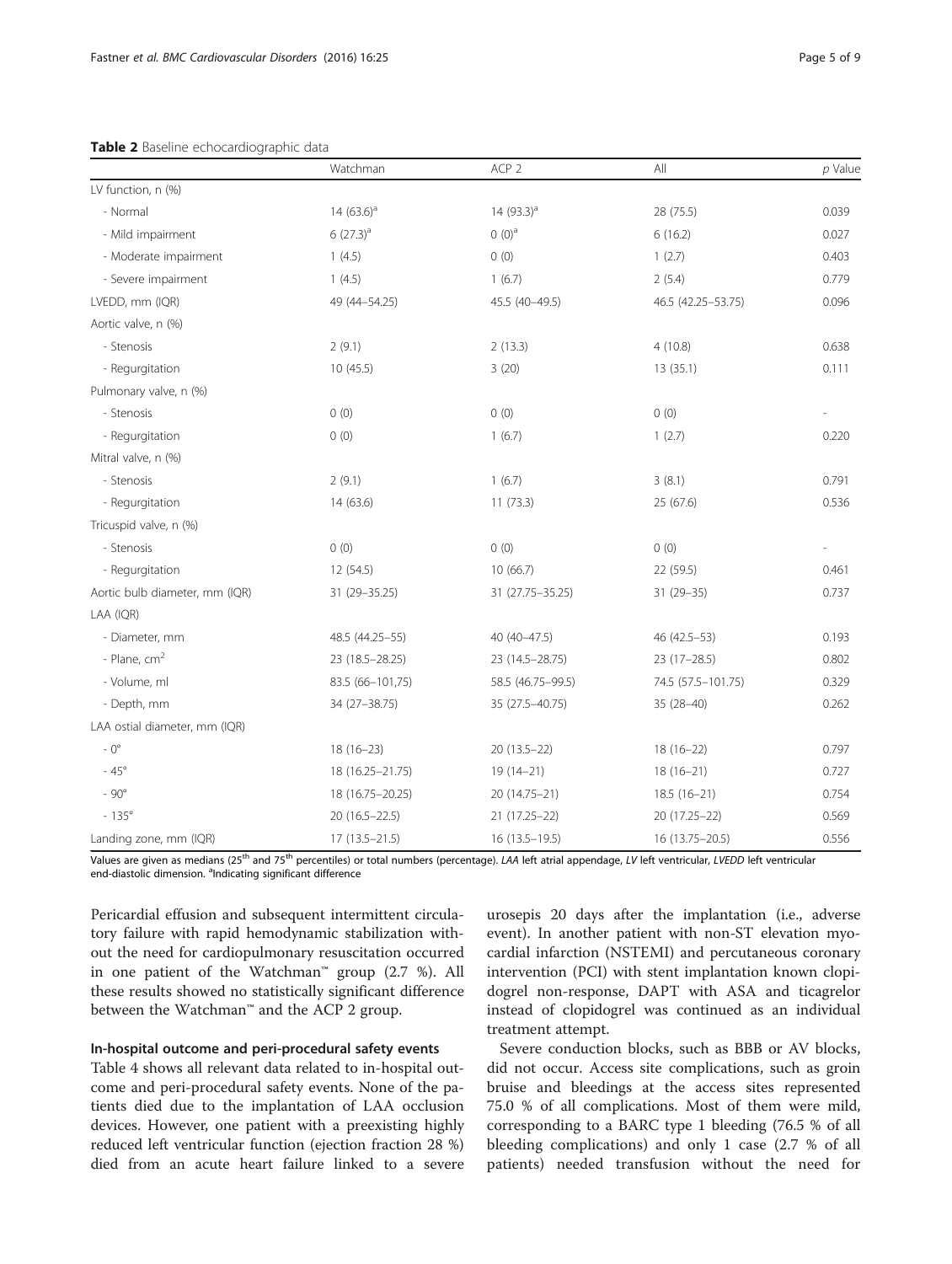#### <span id="page-5-0"></span>Table 3 Procedural data

|                                                       | Watchman            | ACP <sub>2</sub>   | All              | p Value |
|-------------------------------------------------------|---------------------|--------------------|------------------|---------|
| Success rate, n (%)                                   | 21 (95.5)           | 15 (100)           | 36 (97.3)        | 0.403   |
| Complete ostial occlusion (i.e., gap < 5 mm), $n$ (%) | 20 (90.9)           | 14 (93.3)          | 34 (91.9)        | 0.791   |
| Positioning attempts, n (IQR)                         | $2.5(1.75-3)$       | $2(1.5-5)$         | $2(2-3)$         | 0.555   |
| Changes of device size, n (IQR)                       | $1(1-1)$            | $1(1-2)$           | $1(1-1)$         | 0.169   |
| Final device size, mm (IQR)                           | $24(21-27)$         | $25(22-30)$        | $24(22-27)$      |         |
| Duration, min. (IQR)                                  | 122.5 (75-136.25)   | $100(80-110)$      | $110(76 - 135)$  | 0.069   |
| Fluoroscopy time, min. (IQR)                          | $11.7(7.4 - 16.8)$  | $12.7(9.5 - 17.7)$ | $12.4(8.5-16.9)$ | 0.244   |
| Reference dose, Gy*cm2 (IQR)                          | 80.5 (45.75-103.25) | $62(52-89)$        | 64 (49-96)       | 0.842   |
| Amount of contrast agent, ml (IQR)                    | 165 (130-202.25)    | 140 (110-180)      | 157 (110-195)    | 0.833   |
| LAA configuration, n (%)                              |                     |                    |                  |         |
| - Chicken-wing                                        | 14(63.6)            | 11(73.3)           | 25 (67.6)        | 0.536   |
| - Windsock                                            | 3(13.6)             | 1(6.7)             | 4(10.8)          | 0.503   |
| - Broccoli                                            | 4(18.2)             | 3(20)              | 7(18.9)          | 0.890   |
| - Tub                                                 | 1(4.5)              | 0(0)               | 1(2.7)           | 0.403   |
| Number of lobi, n (%)                                 |                     |                    |                  |         |
| $-1$                                                  | 4(18.2)             | 3(20)              | 7(18.9)          | 0.890   |
| $-2$                                                  | 13 (59.1)           | 10(66.7)           | 23(62.2)         | 0.641   |
| $-3$                                                  | 1(4.5)              | 0(0)               | 1(2.7)           | 0.403   |
| - Multi                                               | 4(18.2)             | 2(13.3)            | 6(16.2)          | 0.694   |
| Days on ICU/IMC, n (IQR)                              | $1(1-1)$            | $1(1-1)$           | $1(1-1)$         | 0.327   |
| Post-procedural days in hospital, n (IQR)             | $3(2.25-4)$         | $4(2.75 - 5.25)$   | $4(2.75-5)$      | 0.341   |

Values are given as medians (25<sup>th</sup> and 75<sup>th</sup> percentiles) or total numbers (percentage). ICU intensive care unit, IMC intermediate care unit

vascular surgery. The patient with a pericardial effusion (3 mm) in the Watchman™ group could be treated conservatively. Notably, neither peri-procedural nor in-hospital transient ischemic attack, stroke or device thrombosis occurred. Patients could have been discharged with a median of 4 days after the intervention. None of the surviving patients developed persistent neurological or heart-failure related disability.

#### **Discussion**

AF is one of the main causes leading to ischemic stroke and persistent neurological disability. In almost 25 % of patients developing an ischemic stroke AF can be documented by ECG recording [\[3](#page-7-0)]. Therefore effective prevention of cerebral embolization represents the most important aspect for an optimal treatment of patients with AF. Besides the established vitamin K antagonists such as warfarin, innovative DOACs emerged as reliable treatment alternatives. In a current meta-analysis these drugs were shown to reduce significantly the risk of major cerebral bleedings and hemorrhagic stroke when compared to warfarin [\[7,](#page-7-0) [24](#page-8-0)]. Specific subsets of patients of patients are prone to develop severe bleedings as a consequence of OAC, for instance patients with malignoma, major gastrointestinal bleedings and geriatric patients with an increasing risk to fall in everyday life. Accordingly, most of the patients within the presented study revealed a history of severe bleedings leading to the decision to implant an LAA occlusion device. These patients revealed an increased median HAS-BLED score of 4 points and still revealed an increasing risk of developing stroke, as indicated by an increased median  $CHA<sub>2</sub>DS<sub>2</sub>$ -VASc score of 5 points corresponding to an estimated annual risk of thromboembolic stroke of about 6.7 % [[4\]](#page-7-0).

Relative contraindications against the use of OAC have been reported in about 20 % of patients with AF [[25, 26](#page-8-0)]. Even patients without any contraindication against OAC are often not treated by the optimal antithrombotic drug regimes [[27, 28](#page-8-0)]. Within the present study, half of the study patients were not anticoagulated previously due to relevant contraindications. In these patients exclusion of the LAA has become the therapy of choice in order to prevent fatal thromboembolic events apart from OAC [\[9](#page-7-0), [29, 30\]](#page-8-0). Since we only enclosed patients with a high bleeding risk (a median HAS-BLED score of 4 points indicates "high risk" [[6\]](#page-7-0)) or refusal for OAC and, therefore, relative or absolute contraindication for OAC, DAPT with ASA and clopidogrel following implantation procedure was thought to be appropriate for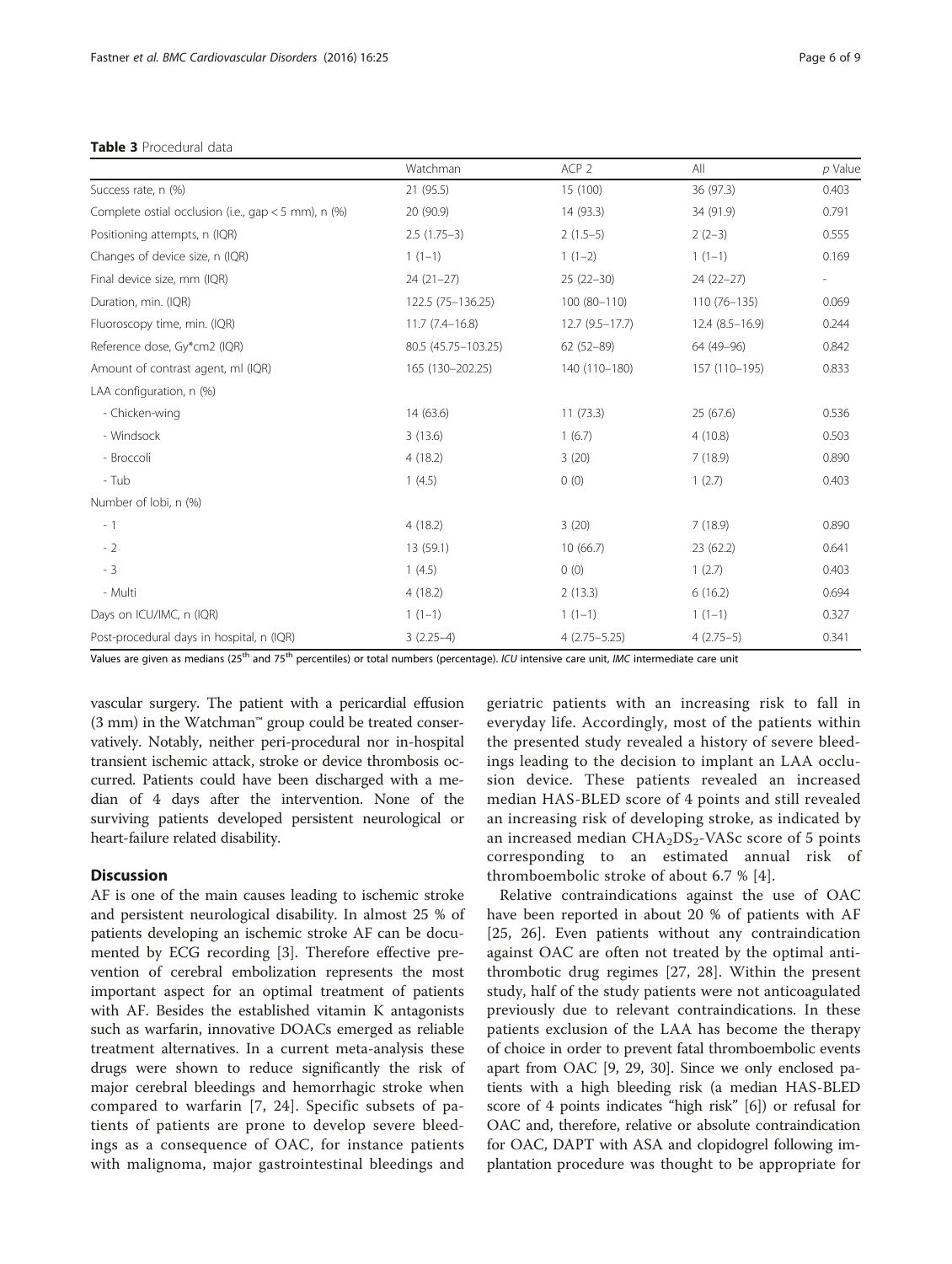<span id="page-6-0"></span>Table 4 Peri-procedural complications and safety events

|                               | Watchman | ACP <sub>2</sub> | All       | p Value |
|-------------------------------|----------|------------------|-----------|---------|
| Overall complications, n (%)  | 11(50)   | 9(60.0)          | 20 (54.1) | 0.549   |
| Major complications, n (%)    | 3(13.6)  | 0(0)             | 3(8.1)    | 0.136   |
| Device embolization, n (%)    | 1(4.5)   | 0(0)             | 1(2.7)    | 0.403   |
| Circulatory failure, n (%)    | 2(9.1)   | 0(0)             | 2(5.4)    | 0.230   |
| - With CPR                    | 1(4.5)   | 0(0)             | 1(2.7)    | 0.403   |
| - Without CPR                 | 1(4.5)   | 0(0)             | 1(2.7)    | 0.403   |
| Bleeding complications, n (%) | 8(36.4)  | 9(60.0)          | 17(48.6)  | 0.157   |
| - Groin bruise                | 4(18.2)  | 5(33.3)          | 9(24.3)   | 0.292   |
| - Groin bleeding              | 3(13.6)  | 3(20.0)          | 6(16.2)   | 0.606   |
| - Pericardial effusion        | 1(4.5)   | 0(0)             | 1(2.7)    | 0.403   |
| - Other (dental)              | 0(0)     | 1(6.7)           | 1(2.7)    | 0.220   |
| Access-site bleedings, n (%)  | 7(31.9)  | 8(53.3)          | 15(40.5)  | 0.191   |
| - Venous access               | 0(0.0)   | 1(6.7)           | 1(2.7)    | 0.220   |
| - Arterial access             | 4(18.2)  | 2(13.3)          | 6(16.2)   | 0.694   |
| - Both access-sites           | 3(13.6)  | 5(33.3)          | 8(21.6)   | 0.153   |
| BARC score, each n (%)        |          |                  |           |         |
| - Type 1                      | 7(31.8)  | 6(40.0)          | 13(35.1)  | 0.609   |
| - Type 2                      | 1(4.5)   | 2(13.3)          | 3(8.1)    | 0.336   |
| - Type 3a                     | 0(0.0)   | 1(6.7)           | 1(2.7)    | 0.220   |
| - Type 3b                     | (0.0)    | (0.0)            | 0(0.0)    |         |
| - Type 3c                     | 0(0.0)   | 0(0.0)           | 0(0.0)    |         |
| - Type 4                      |          |                  |           |         |
| - Type 5a                     | 0(0.0)   | 0(0.0)           | 0(0.0)    |         |
| - Type 5b                     | 0(0.0)   | 0(0.0)           | 0(0.0)    |         |

Values are given as total numbers (percentage). BARC score Bleeding Academic Research Consortium score, CPR cardiopulmonary resuscitation

these patients. The duration of DAPT lasted 6 months as previously been shown to be an effective and safe antithrombotic treatment [\[10](#page-7-0)].

Success rates of 95.5–100 %, respectively, were comparable to prior studies using the Watchman™ device [[9, 10](#page-7-0)] or were even higher for the ACP 2 [[12, 14](#page-8-0)]. Since complete coverage of the LAA ostium is crucial for preventing from embolization from the LAA, this was defined as a primary efficacy outcome measure, which was also beyond 90 % for both devices.

The documented high efficacy appears to be associated with a careful and appropriate selection of device sizes according to the pre- and peri-procedural measurements of LAA dimensions being assessed by a multi-modal imaging approach with angiography and TEE imaging [[14](#page-8-0), [22](#page-8-0)] allowed a safe and accurate peri-procedural guiding for an optimal positioning and adaption. Diameters of the LAA ostium, landing zone, angulation, deepness and volume appeared most similar in recommended angulations (0, 45, 90 and 135°) with a tendency for larger orifice diameters being measured at 135° of angulation [[31](#page-8-0)]. The median size of the devices was about 40 % larger than the median landing as assessed by TEE, surpassing the 20 % range of recommended oversizing [[22](#page-8-0)].

One patient revealed a flat tub-shaped LAA morphology, which made implantation of both devices impossible, whereas all other typical LAA morphologies were able to be accessed by LAA occlusion devices. Even the relatively frequent occurrence of the chicken-wing morphology, described as often being a challenging morphology for transcatheter occlusion device implantation [[32\]](#page-8-0), was not seen to decrease the high success rates of both devices. Time of fluoroscopy was comparable to prior studies [[18, 19\]](#page-8-0) and did not differ significantly between both groups despite the fact that decision making algorithm in our study regarding accurate measurements of the LAA and selection of the adequate device size was based on peri-procedural 2D TEE in combination with angiography. 3D TEE has been described as an additional imaging technique for optimal visualization of cardiac anatomy during percutaneous cardiac interventions [[22, 33](#page-8-0)]. However, efficacy data evaluating TEE (either 2D or 3D) versus sole or combined angiography during implantation of LAA occlusion devices are not available at present. Since the procedures were performed by experienced interventional cardiologists, well practiced in LAA closure device implantation, we could not find a certain learning curve neither concerning procedural time nor related to peri-procedural complications [[34\]](#page-8-0).

Major peri-procedural complications were rare (8.1 %) and did not reveal persistent disability. At 40.5 %, groin hematomas and groin bleedings occurred more frequently compared to recently published data [\[10](#page-7-0), [18, 20](#page-8-0)]. However, the majority of access site bleedings were minor hematomas (80.0 % of all access-site complications corresponded to a BARC type 1 bleeding). The majority of patients suffering from access-site complications was affected by combined arterial and venous access-site bleedings (21.6 % of all patients). As must be expected, the arterial access-site was the second most common bleeding site (16.2 % of all patients). Since an arterial access during LAA closure device implantation procedure is not mandatory [[35](#page-8-0)], a certain number of access-site bleedings may be avoidable if this access way would be abandoned. Notably, the arterial access allows a safer performance [\[35\]](#page-8-0) at the expense of some additional mild hematomas. Only one patient was in need of blood transfusion, whereas vascular surgery was never needed. With respect to major complications, one case of circulatory failure was linked to a post-procedural detected pericardial effusion (3 mm), which could be treated conservatively. Early device thrombosis followed by TIA or stroke did not occur in our population suggesting that DAPT initiated by a loading dose might be effective to prevent thromboembolism at the intraluminal device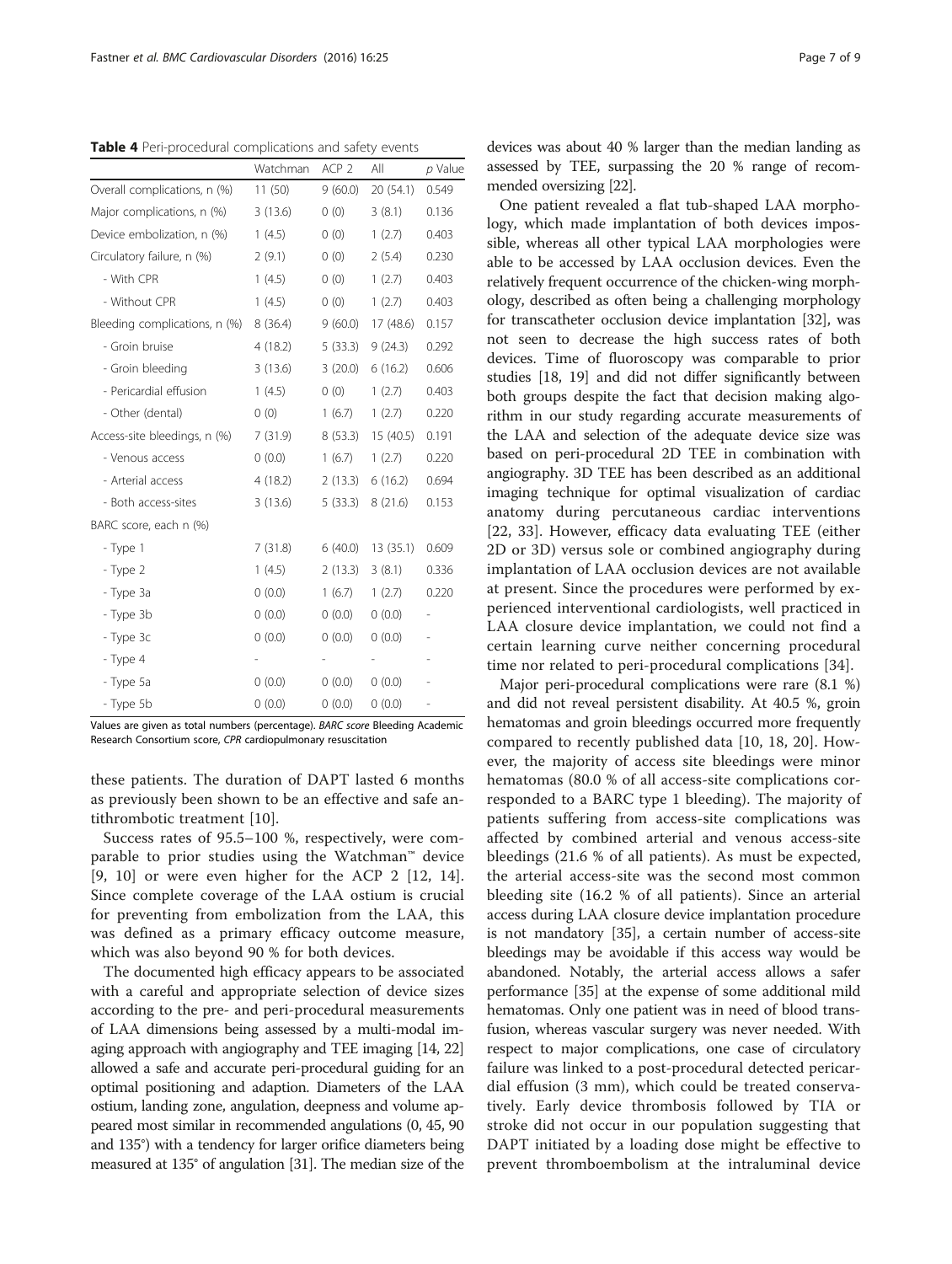<span id="page-7-0"></span>site prior to neo-endothelialization. One patient with intra-procedural device dislodgement in the left atrium (Watchman™ group) which could be successfully retrieved by a veno-venous double lasso interventional technique.

#### Limitations of the study

This study is based on observational registry data concerning a relative small real-life patient population and was not intended to reliable calculate significant differences between both device types. Comparison results of both devices are for informative reasons only. The aim was to demonstrate essential peri-interventional efficacy and safety data concerning LAA occlusion device implantation in general. A subsequent enlarged set of this registry data might be able to evaluate further differences between both devices.

As this observational study focused on the periprocedural time, the follow-up period was limited to the discharge from hospital.

The application of any of the two devices was not randomly assessed and was based on the operator's discretion being mainly based on LAA anatomic considerations. In contrast, this more individualized and clinically driven decision algorithm might have strongly influenced the high achievement of primary efficacy outcome measure, which realistically reflects clinical and interventional practice in experienced centers.

#### Conclusions

Transcatheter implantation of LAA occlusion devices appears to be a feasible and safe percutaneous cardiac intervention with a rare occurrence of major complications and a high success rate in a real-life patient population.

#### Ethics, consent and permissions

Written informed consent was obtained from all study patients. The study was carried out according to the principles of the declaration of Helsinki and was approved by the medical ethics committee II of the Faculty of Medicine Mannheim, University of Heidelberg, Germany.

#### Availability of supporting data

Sharing of additional data is not necessary, because all relevant patient data are presented in this article.

#### Competing interests

The authors declare that they have no competing interests.

#### Authors' contributions

CF conceived the study, participated in its design and coordination, participated in data analysis and interpretation and helped to draft and revise the manuscript for important intellectual content. MBe conceived the study, participated in its design and coordination, participated in data analysis and interpretation and helped to draft and revise the manuscript for important intellectual content. BS participated in the study design and coordination, data acquisition and analysis and helped to draft the manuscript for important intellectual content.

MY participated in the study design and coordination, as well as data analysis and revised the manuscript. KM participated in the study design and coordination, as well as data analysis and revised the manuscript. IE-B participated in the study design and coordination, participated in data analysis and interpretation and helped to draft and revise the manuscript for important intellectual content. RL participated in the study design and coordination, as well as data analysis and revised the manuscript. SB participated in the study design and coordination, as well as data analysis and revised the manuscript. TB participated in the study design and coordination, as well as data analysis and revised the manuscript. MBo participated in the study design and coordination, as well as data acquisition and revised the manuscript for important intellectual content. IA conceived the study, participated in its design and coordination, participated in data analysis and interpretation and helped to draft and revise the manuscript for important intellectual content. All authors read and approved the final manuscript.

#### Author details

<sup>1</sup> First Department of Medicine, University Medical Center Mannheim, University of Heidelberg, DZHK (German Center for Cardiovascular Research), Mannheim, Germany. <sup>2</sup>Department of Cardiology, Istanbul University Cardiology Institute, Istanbul, Turkey. <sup>3</sup>Internal Medicine Clinic II, Helios Vogtland Klinikum Plauen, Academic Teaching Hospital of Leipzig University, Leipzig, Germany.

#### Received: 6 September 2015 Accepted: 22 January 2016 Published online: 28 January 2016

#### References

- 1. Go AS, Hylek EM, Phillips KA, Chang Y, Henault LE, Selby JV, et al. Prevalence of diagnosed atrial fibrillation in adults: national implications for rhythm management and stroke prevention: the AnTicoagulation and Risk Factors in Atrial Fibrillation (ATRIA) Study. JAMA. 2001;285(18):2370–5.
- 2. Gage BF, Waterman AD, Shannon W, Boechler M, Rich MW, Radford MJ. Validation of clinical classification schemes for predicting stroke: results from the National Registry of Atrial Fibrillation. JAMA. 2001;285(22):2864–70.
- 3. Marini C, De Santis F, Sacco S, Russo T, Olivieri L, Totaro R, et al. Contribution of atrial fibrillation to incidence and outcome of ischemic stroke: results from a population-based study. Stroke. 2005;36(6):1115–9.
- 4. European Heart Rhythm Association, European Association for Cardio-Thoracic Surgery, Camm AJ, Kirchhof P, Lip GY, Schotten U, et al. Guidelines for the management of atrial fibrillation: the Task Force for the Management of Atrial Fibrillation of the European Society of Cardiology (ESC). Eur Heart J. 2010;31:2369–429.
- 5. Lane DA, Lip GY. Use of the CHA(2)DS(2)-VASc and HAS-BLED scores to aid decision making for thromboprophylaxis in nonvalvular atrial fibrillation. Circulation. 2012;126(7):860–5.
- 6. Camm AJ, Lip GY, De Caterina R, Savelieva I, Atar D, Hohnloser SH, et al. Guidelines ESCCfP: 2012 focused update of the ESC Guidelines for the management of atrial fibrillation: an update of the 2010 ESC Guidelines for the management of atrial fibrillation. Developed with the special contribution of the European Heart Rhythm Association. Eur Heart J. 2012; 33(21):2719–47.
- 7. Ruff CT, Giugliano RP, Braunwald E, Hoffman EB, Deenadayalu N, Ezekowitz MD, et al. Comparison of the efficacy and safety of new oral anticoagulants with warfarin in patients with atrial fibrillation: a meta-analysis of randomised trials. Lancet. 2014;383(9921):955–62.
- 8. Waldo AL, Becker RC, Tapson VF, Colgan KJ, Committee NS. Hospitalized patients with atrial fibrillation and a high risk of stroke are not being provided with adequate anticoagulation. J Am Coll Cardiol. 2005;46(9):1729–36.
- 9. Holmes DR, Reddy VY, Turi ZG, Doshi SK, Sievert H, Buchbinder M, et al. Percutaneous closure of the left atrial appendage versus warfarin therapy for prevention of stroke in patients with atrial fibrillation: a randomised noninferiority trial. Lancet. 2009;374(9689):534–42.
- 10. Reddy VY, Mobius-Winkler S, Miller MA, Neuzil P, Schuler G, Wiebe J, et al. Left atrial appendage closure with the Watchman device in patients with a contraindication for oral anticoagulation: the ASAP study (ASA Plavix feasibility study with watchman left atrial appendage closure technology). J Am Coll Cardiol. 2013;61(25):2551–6.
- 11. Urena M, Rodes-Cabau J, Freixa X, Saw J, Webb JG, Freeman M, et al. Percutaneous left atrial appendage closure with the AMPLATZER cardiac